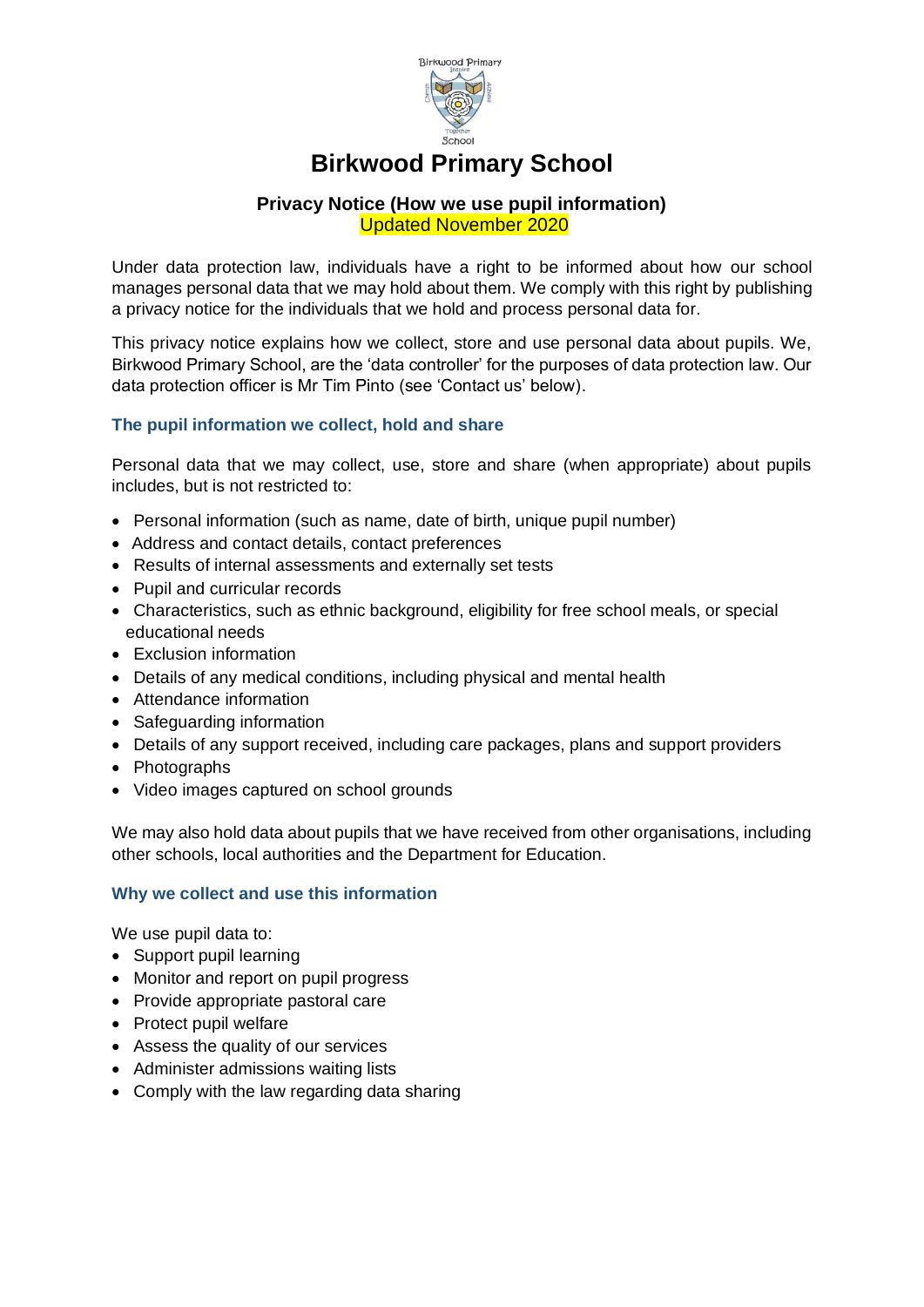

## **The lawful basis on which we use this information**

We only collect and use pupils' personal data when the law allows us to. Most commonly, we process it where:

- We need to comply with a legal obligation
- We need it to perform an official task in the public interest

Less commonly, we may also process pupils' personal data in situations where:

- We have obtained consent to use it in a certain way
- We need to protect the individual's vital interests (or someone else's interests)

## **Collecting pupil information**

Whilst the majority of information you provide to us is mandatory, some information may be provided to us on a voluntarily basis. In order to comply with the General Data Protection Regulation, we will inform you whether you are required to provide certain pupil information to us or if you have a choice in this.

Where we have obtained consent to use pupils' personal data, this consent can be withdrawn at any time. We will make this clear when we ask for consent, and explain how consent can be withdrawn. Some of the reasons listed above for collecting and using pupils' personal data overlap, and there may be several grounds which justify our use of this data.

## **Storing pupil data**

We keep personal information about pupils while they are attending our school. We may also keep it beyond their attendance at our school if this is necessary in order to comply with our legal obligations.

Ladywood Primary school adopts the Local Authority 'Retention Protocols for Schools' Policy which sets out how long we keep information about pupils. A copy of this policy is available by requesting one from the schools data protection officer.

#### **Who we share pupil information with**

We do not share information about pupils with any third party without consent unless the law and our policies allow us to do so. Where it is legally required, or necessary (and it complies with data protection law) we may share personal information about pupils with:

- School that pupil's attend after leaving us
- Our local authority to meet our legal obligations to share certain information with it, such as safeguarding concerns and exclusions
- The Department for Education
- The pupil's family and representatives
- Educators and examining bodies
- Our regulator Ofsted
- Suppliers and service providers to enable them to provide the service we have contracted them for
- Our auditors
- Security organisations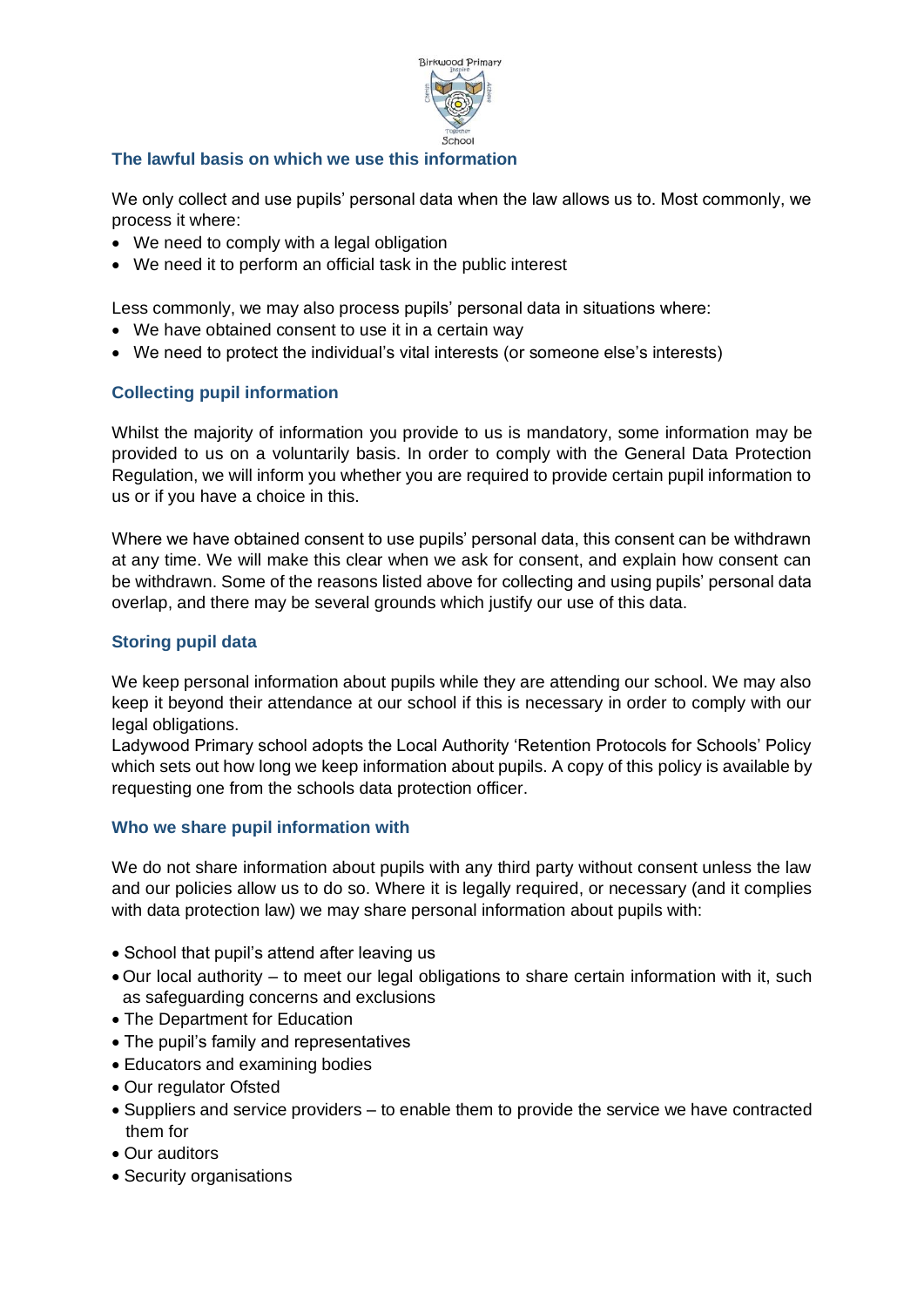

- Health and social welfare organisations
- Charities and voluntary organisations
- Police forces, courts, tribunals
- Professional bodies

# **Please Note: Personal data of parents/carers may also be shared with NHS/Public Health Agencies where relevant to the Covid-19 Pandemic.**

## **Why we share pupil information**

We do not share information about our pupils with anyone without consent unless the law and our policies allow us to do so.

We share pupils' data with the Department for Education (DfE) on a statutory basis. This data sharing underpins school funding and educational attainment policy and monitoring.

We are required to share information about our pupils with our local authority (LA) and the Department for Education (DfE) under section 3 of The Education (Information About Individual Pupils) (England) Regulations 2013.

## **Data Collection Requirements**

To find out more about the data collection requirements placed on us by the Department for Education (for example; via the school census) go to [https://www.gov.uk/education/data](https://www.gov.uk/education/data-collection-and-censuses-for-schools)[collection-and-censuses-for-schools.](https://www.gov.uk/education/data-collection-and-censuses-for-schools)

# **The National Pupil Database (NPD)**

The NPD is owned and managed by the Department for Education and contains information about pupils in schools in England. It provides invaluable evidence on educational performance to inform independent research, as well as studies commissioned by the Department. It is held in electronic format for statistical purposes. This information is securely collected from a range of sources including schools, local authorities and awarding bodies.

We are required by law, to provide information about our pupils to the DfE as part of statutory data collections such as the school census and early years' census. Some of this information is then stored in the NPD. The law that allows this is the Education (Information About Individual Pupils) (England) Regulations 2013.

To find out more about the NPD, go to [https://www.gov.uk/government/publications/national](https://www.gov.uk/government/publications/national-pupil-database-user-guide-and-supporting-information)[pupil-database-user-guide-and-supporting-information.](https://www.gov.uk/government/publications/national-pupil-database-user-guide-and-supporting-information)

The department may share information about our pupils from the NPD with third parties who promote the education or well-being of children in England by:

- conducting research or analysis
- producing statistics
- providing information, advice or guidance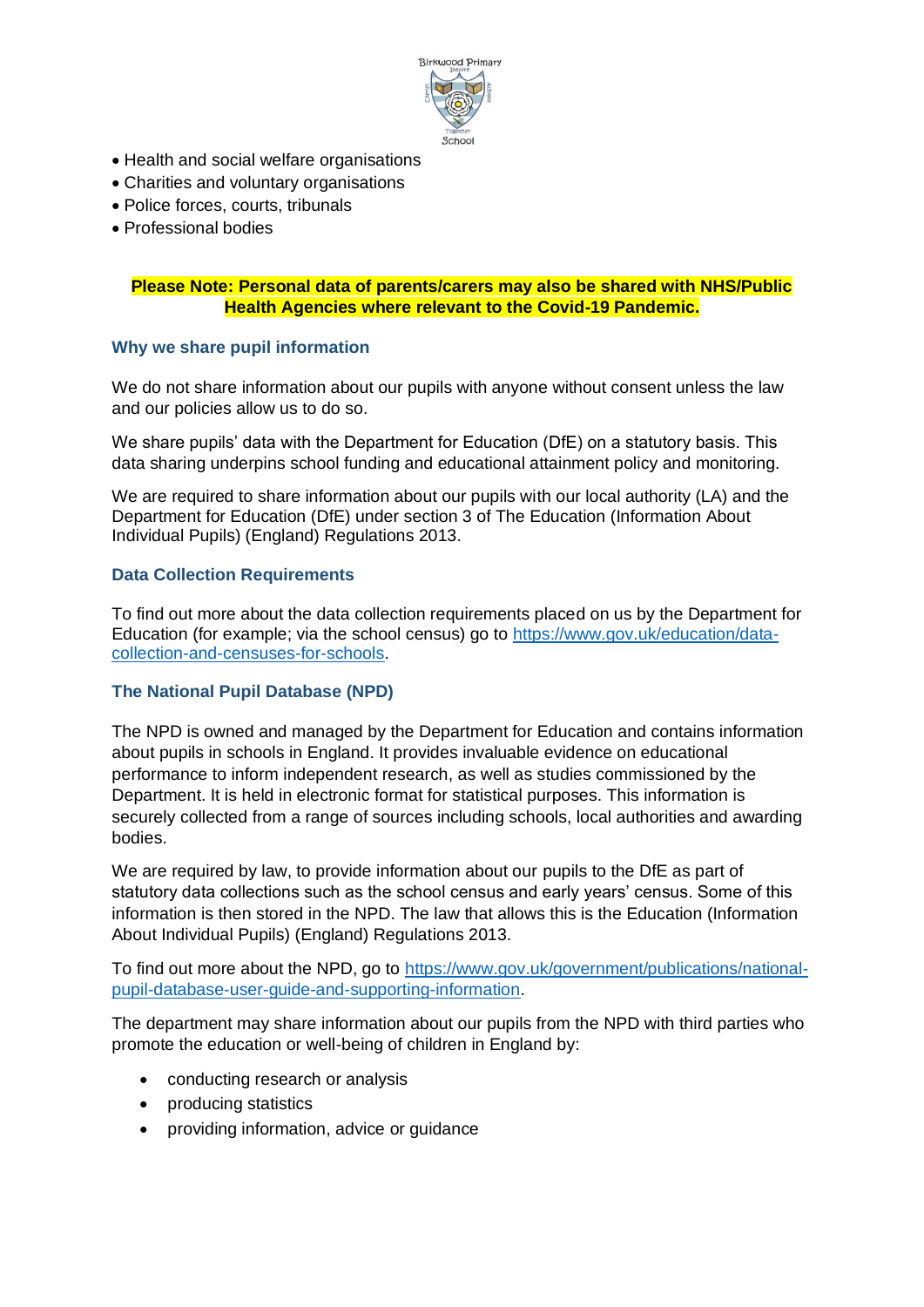

The Department has robust processes in place to ensure the confidentiality of our data is maintained and there are stringent controls in place regarding access and use of the data. Decisions on whether DfE releases data to third parties are subject to a strict approval process and based on a detailed assessment of:

- who is requesting the data
- the purpose for which it is required
- the level and sensitivity of data requested: and
- the arrangements in place to store and handle the data

To be granted access to pupil information, organisations must comply with strict terms and conditions covering the confidentiality and handling of the data, security arrangements and retention and use of the data.

For more information about the department's data sharing process, please visit: <https://www.gov.uk/data-protection-how-we-collect-and-share-research-data>

For information about which organisations the department has provided pupil information, (and for which project), please visit the following website: <https://www.gov.uk/government/publications/national-pupil-database-requests-received>

To contact DfE:<https://www.gov.uk/contact-dfe>

# **Requesting access to your personal data**

Under data protection legislation, parents and pupils have the right to request access to information about them that we hold. To make a request for your personal information, or be given access to your child's educational record, contact Mrs Cheryl Hodgson, Business Manager

You also have the right to:

- object to processing of personal data that is likely to cause, or is causing, damage or distress
- prevent processing for the purpose of direct marketing
- object to decisions being taken by automated means
- in certain circumstances, have inaccurate personal data rectified, blocked, erased or destroyed; and
- claim compensation for damages caused by a breach of the Data Protection regulations

If you have a concern about the way we are collecting or using your personal data, we request that you raise your concern with us in the first instance. Alternatively, you can contact the Information Commissioner's Office at<https://ico.org.uk/concerns/>

# **Contact**

If you have any questions or would like to discuss anything in this privacy notice, please contact: